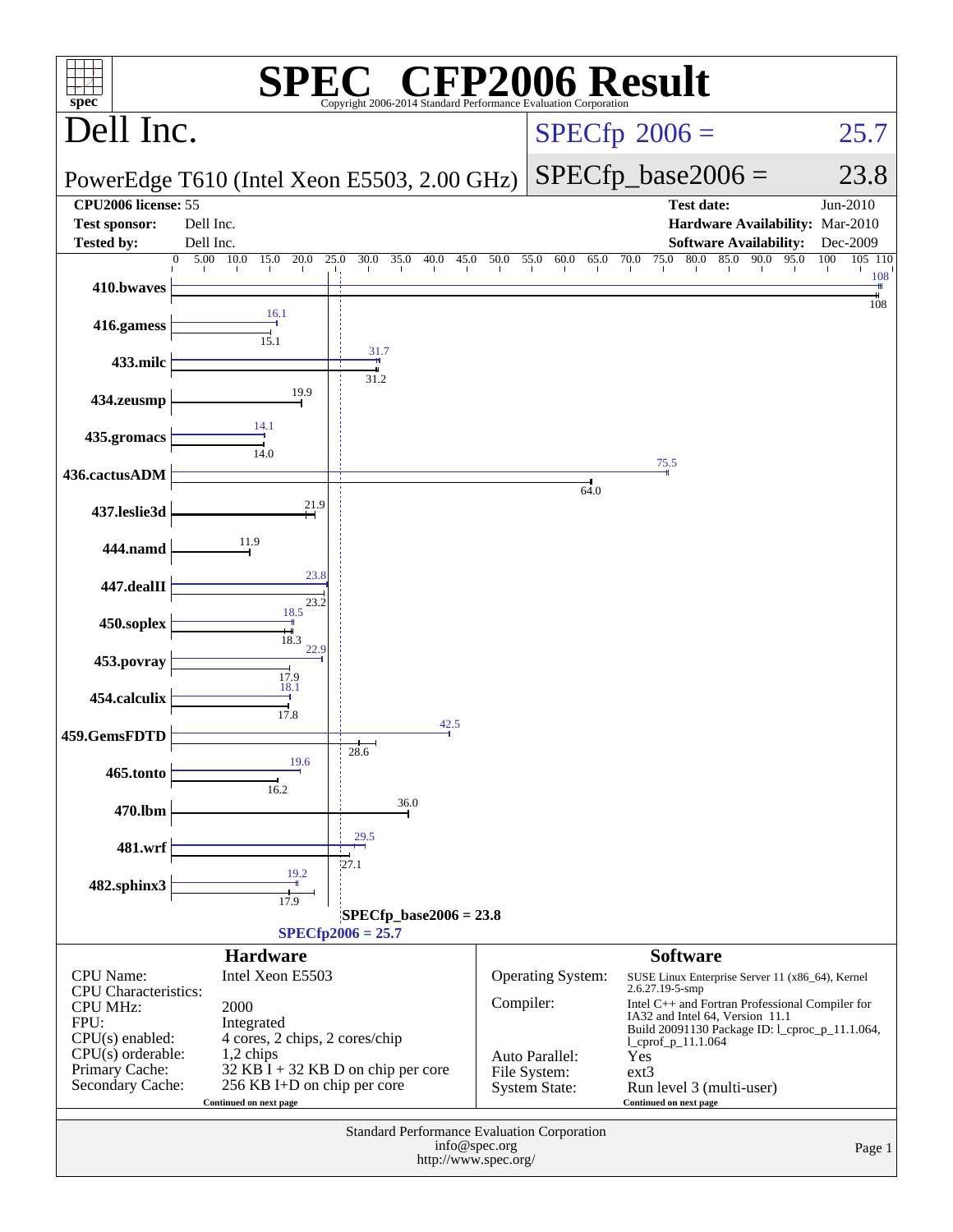| T T                                                                                                   |                      |                            |                |       |                                                        |       | <b>SPEC CFP2006 Result</b>                                                                               |                                 |                      |                               |                |              |
|-------------------------------------------------------------------------------------------------------|----------------------|----------------------------|----------------|-------|--------------------------------------------------------|-------|----------------------------------------------------------------------------------------------------------|---------------------------------|----------------------|-------------------------------|----------------|--------------|
| $spec^{\circ}$                                                                                        |                      |                            |                |       |                                                        |       | Copyright 2006-2014 Standard Performance Evaluation Corporation                                          |                                 |                      |                               |                |              |
| Dell Inc.                                                                                             |                      |                            |                |       | $SPECfp2006 =$                                         |       |                                                                                                          | 25.7                            |                      |                               |                |              |
| PowerEdge T610 (Intel Xeon E5503, 2.00 GHz)                                                           |                      |                            |                |       |                                                        |       |                                                                                                          |                                 | $SPECfp\_base2006 =$ |                               |                | 23.8         |
|                                                                                                       |                      |                            |                |       |                                                        |       |                                                                                                          |                                 | <b>Test date:</b>    |                               |                | Jun-2010     |
| CPU2006 license: 55<br>Dell Inc.<br><b>Test sponsor:</b>                                              |                      |                            |                |       |                                                        |       |                                                                                                          | Hardware Availability: Mar-2010 |                      |                               |                |              |
| <b>Tested by:</b>                                                                                     | Dell Inc.            |                            |                |       |                                                        |       |                                                                                                          |                                 |                      | <b>Software Availability:</b> |                | Dec-2009     |
| 4 MB I+D on chip per chip<br>L3 Cache:                                                                |                      |                            |                |       | <b>Base Pointers:</b><br>64-bit                        |       |                                                                                                          |                                 |                      |                               |                |              |
| Memory:                                                                                               | Other Cache:<br>None |                            |                |       | Peak Pointers:<br>32/64-bit<br>Other Software:<br>None |       |                                                                                                          |                                 |                      |                               |                |              |
| 48 GB (12 x 4 GB DDR3-1333 DR RDIMM, CL9, ECC,<br>downclocked to 800 MHz)<br>1 x 146 GB 15000 RPM SAS |                      |                            |                |       |                                                        |       |                                                                                                          |                                 |                      |                               |                |              |
| Disk Subsystem:<br>Other Hardware:                                                                    |                      | None                       |                |       |                                                        |       |                                                                                                          |                                 |                      |                               |                |              |
|                                                                                                       |                      |                            |                |       | <b>Results Table</b>                                   |       |                                                                                                          |                                 |                      |                               |                |              |
|                                                                                                       |                      | <b>Base</b><br><b>Peak</b> |                |       |                                                        |       |                                                                                                          |                                 |                      |                               |                |              |
| <b>Benchmark</b>                                                                                      | <b>Seconds</b>       | <b>Ratio</b>               | <b>Seconds</b> | Ratio | <b>Seconds</b>                                         | Ratio | <b>Seconds</b>                                                                                           | <b>Ratio</b>                    | <b>Seconds</b>       | <b>Ratio</b>                  | <b>Seconds</b> | <b>Ratio</b> |
| 410.bwayes                                                                                            | 126                  | 107                        | 126            | 108   | 126                                                    | 108   | 126                                                                                                      | 108                             | 125                  | 108                           | 126            | 108          |
| 416.gamess                                                                                            | 1296                 | 15.1                       | 1292           | 15.1  | 1297                                                   | 15.1  | 1227                                                                                                     | 16.0                            | 1217                 | 16.1                          | 1220           | <b>16.1</b>  |
| 433.milc                                                                                              | 295                  | 31.1                       | 292            | 31.4  | 294                                                    | 31.2  | 290                                                                                                      | 31.7                            | 289                  | 31.8                          | 294            | 31.3         |
| 434.zeusmp                                                                                            | 457                  | 19.9                       | 457            | 19.9  | 461                                                    | 19.7  | 457                                                                                                      | 19.9                            | 457                  | 19.9                          | 461            | 19.7         |
| 435.gromacs                                                                                           | 511                  | 14.0                       | 509            | 14.0  | 509                                                    | 14.0  | <u>506</u>                                                                                               | <b>14.1</b>                     | 507                  | 14.1                          | 500            | 14.3         |
| 436.cactusADM                                                                                         | 186                  | 64.1                       | 187            | 63.8  | 187                                                    | 64.0  | 158                                                                                                      | 75.7                            | 158                  | 75.5                          | 158            | 75.4         |
| 437.leslie3d                                                                                          | 429                  | 21.9                       | 430            | 21.9  | 459                                                    | 20.5  | 429                                                                                                      | 21.9                            | 430                  | 21.9                          | 459            | 20.5         |
| 444.namd                                                                                              | 674                  | 11.9                       | 674            | 11.9  | 678                                                    | 11.8  | 674                                                                                                      | 11.9                            | 674                  | 11.9                          | 678            | 11.8         |
| 447.dealII                                                                                            | 493                  | 23.2                       | 493            | 23.2  | 493                                                    | 23.2  | 481                                                                                                      | 23.8                            | 481                  | 23.8                          | 484            | 23.6         |
| 450.soplex                                                                                            | 457                  | 18.3                       | 453            | 18.4  | 484                                                    | 17.2  | 450                                                                                                      | 18.5                            | 448                  | 18.6                          | 453            | 18.4         |
| 453.povray                                                                                            | 296                  | 18.0                       | 297            | 17.9  | 297                                                    | 17.9  | 232                                                                                                      | 22.9                            | 232                  | 22.9                          | 232            | 22.9         |
| 454.calculix                                                                                          | 465                  | 17.8                       | 465            | 17.7  | 463                                                    | 17.8  | 458                                                                                                      | 18.0                            | 455                  | 18.1                          | 457            | <u>18.1</u>  |
| 459.GemsFDTD                                                                                          | 341                  | 31.1                       | 371            | 28.6  | 372                                                    | 28.6  | 250                                                                                                      | 42.5                            | 251                  | 42.3                          | 250            | 42.5         |
| 465.tonto                                                                                             | 608                  | 16.2                       | 609            | 16.2  | 608                                                    | 16.2  | 502                                                                                                      | 19.6                            | 502                  | <b>19.6</b>                   | 502            | 19.6         |
| 470.1bm                                                                                               | 380                  | 36.1                       | 381            | 36.0  | 381                                                    | 36.0  | 380                                                                                                      | 36.1                            | 381                  | 36.0                          | 381            | 36.0         |
| 481.wrf                                                                                               | 412                  | 27.1                       | 411            | 27.2  | 412                                                    | 27.1  | 378                                                                                                      | 29.5                            | 379                  | 29.5                          | 401            | 27.8         |
| 482.sphinx3                                                                                           | 1087                 | 17.9                       | 1088           | 17.9  | 896                                                    | 21.7  | 1012                                                                                                     | 19.3                            | 1017                 | 19.2                          | 1024           | 19.0         |
|                                                                                                       |                      |                            |                |       |                                                        |       | Results appear in the order in which they were run. Bold underlined text indicates a median measurement. |                                 |                      |                               |                |              |

#### **[Operating System Notes](http://www.spec.org/auto/cpu2006/Docs/result-fields.html#OperatingSystemNotes)**

'ulimit -s unlimited' was used to set the stacksize to unlimited prior to run

#### **[Platform Notes](http://www.spec.org/auto/cpu2006/Docs/result-fields.html#PlatformNotes)**

 BIOS Settings: Power Management = Maximum Performance (Default = Active Power Controller)

#### **[General Notes](http://www.spec.org/auto/cpu2006/Docs/result-fields.html#GeneralNotes)**

 Binaries were compiled on SLES 10 with Binutils 2.18.50.0.7.20080502 OMP\_NUM\_THREADS set to number of cores KMP\_AFFINITY set to granularity=fine,scatter KMP\_STACKSIZE set to 200M

Continued on next page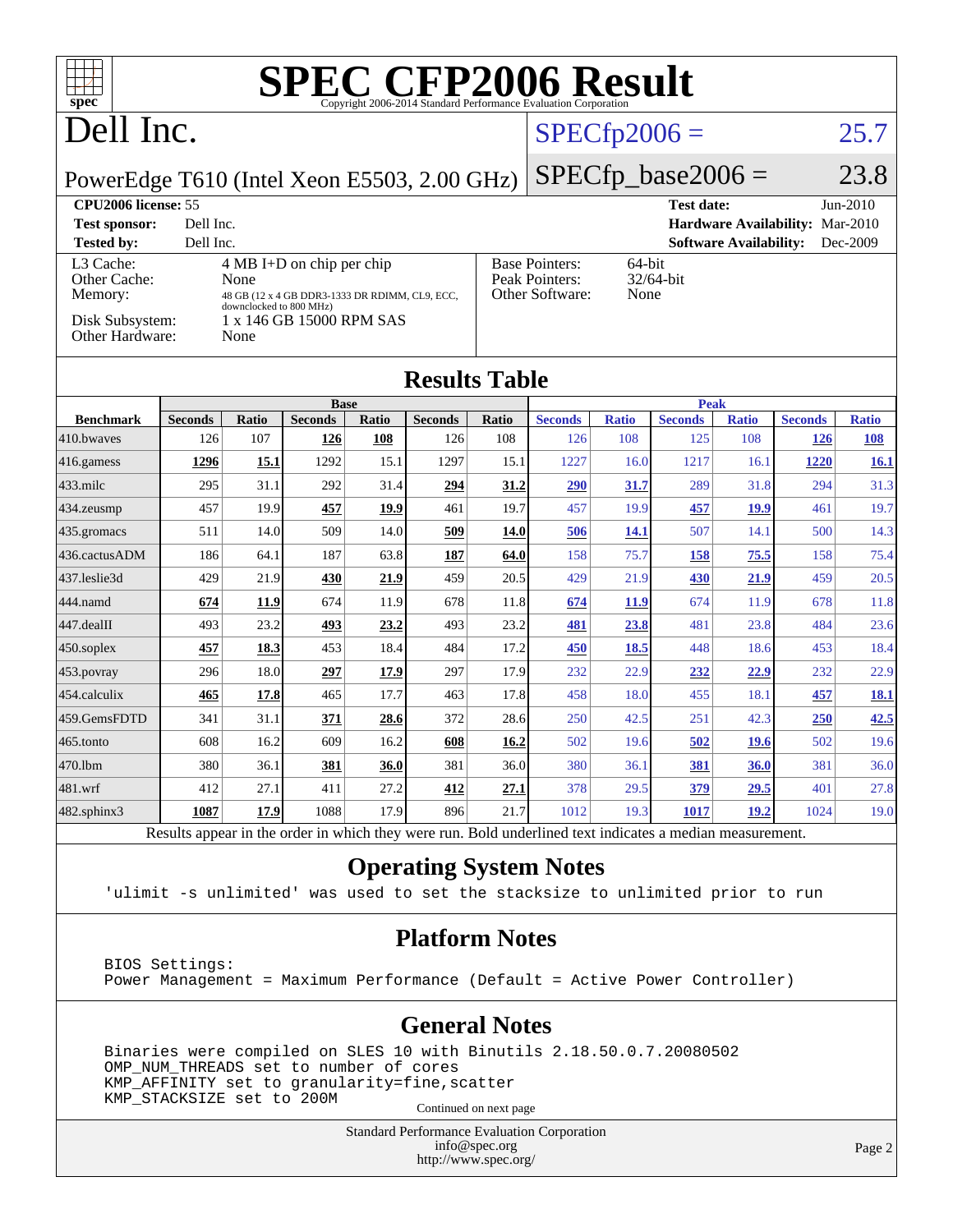

# **[SPEC CFP2006 Result](http://www.spec.org/auto/cpu2006/Docs/result-fields.html#SPECCFP2006Result)**

# Dell Inc.

 $SPECTp2006 = 25.7$ 

PowerEdge T610 (Intel Xeon E5503, 2.00 GHz)  $SPECTp\_base2006 = 23.8$ 

**[CPU2006 license:](http://www.spec.org/auto/cpu2006/Docs/result-fields.html#CPU2006license)** 55 **[Test date:](http://www.spec.org/auto/cpu2006/Docs/result-fields.html#Testdate)** Jun-2010 **[Test sponsor:](http://www.spec.org/auto/cpu2006/Docs/result-fields.html#Testsponsor)** Dell Inc. **[Hardware Availability:](http://www.spec.org/auto/cpu2006/Docs/result-fields.html#HardwareAvailability)** Mar-2010 **[Tested by:](http://www.spec.org/auto/cpu2006/Docs/result-fields.html#Testedby)** Dell Inc. **[Software Availability:](http://www.spec.org/auto/cpu2006/Docs/result-fields.html#SoftwareAvailability)** Dec-2009

#### **[General Notes \(Continued\)](http://www.spec.org/auto/cpu2006/Docs/result-fields.html#GeneralNotes)**

The Dell PowerEdge T610 and

 the Bull NovaScale T840 F2 models are electronically equivalent. The results have been measured on a Dell PowerEdge T610 model.

### **[Base Compiler Invocation](http://www.spec.org/auto/cpu2006/Docs/result-fields.html#BaseCompilerInvocation)**

[C benchmarks](http://www.spec.org/auto/cpu2006/Docs/result-fields.html#Cbenchmarks):  $\text{icc}$   $-\text{m64}$ 

[C++ benchmarks:](http://www.spec.org/auto/cpu2006/Docs/result-fields.html#CXXbenchmarks) [icpc -m64](http://www.spec.org/cpu2006/results/res2010q3/cpu2006-20100702-12136.flags.html#user_CXXbase_intel_icpc_64bit_bedb90c1146cab66620883ef4f41a67e)

[Fortran benchmarks](http://www.spec.org/auto/cpu2006/Docs/result-fields.html#Fortranbenchmarks): [ifort -m64](http://www.spec.org/cpu2006/results/res2010q3/cpu2006-20100702-12136.flags.html#user_FCbase_intel_ifort_64bit_ee9d0fb25645d0210d97eb0527dcc06e)

[Benchmarks using both Fortran and C](http://www.spec.org/auto/cpu2006/Docs/result-fields.html#BenchmarksusingbothFortranandC): [icc -m64](http://www.spec.org/cpu2006/results/res2010q3/cpu2006-20100702-12136.flags.html#user_CC_FCbase_intel_icc_64bit_0b7121f5ab7cfabee23d88897260401c) [ifort -m64](http://www.spec.org/cpu2006/results/res2010q3/cpu2006-20100702-12136.flags.html#user_CC_FCbase_intel_ifort_64bit_ee9d0fb25645d0210d97eb0527dcc06e)

## **[Base Portability Flags](http://www.spec.org/auto/cpu2006/Docs/result-fields.html#BasePortabilityFlags)**

| 410.bwaves: -DSPEC CPU LP64<br>416.gamess: -DSPEC_CPU_LP64<br>433.milc: -DSPEC CPU LP64<br>434.zeusmp: -DSPEC_CPU_LP64<br>435.gromacs: -DSPEC_CPU_LP64 -nofor_main<br>436.cactusADM: -DSPEC CPU LP64 -nofor main<br>437.leslie3d: -DSPEC CPU LP64<br>444.namd: -DSPEC CPU LP64<br>447.dealII: -DSPEC CPU LP64 |                                                                |
|---------------------------------------------------------------------------------------------------------------------------------------------------------------------------------------------------------------------------------------------------------------------------------------------------------------|----------------------------------------------------------------|
| 450.soplex: -DSPEC_CPU_LP64<br>453.povray: -DSPEC_CPU_LP64<br>454.calculix: - DSPEC CPU LP64 - nofor main<br>459. GemsFDTD: - DSPEC CPU LP64<br>465.tonto: - DSPEC CPU LP64                                                                                                                                   |                                                                |
| 470.1bm: - DSPEC CPU LP64<br>482.sphinx3: -DSPEC_CPU_LP64                                                                                                                                                                                                                                                     | 481.wrf: -DSPEC CPU_LP64 -DSPEC_CPU_CASE_FLAG -DSPEC_CPU_LINUX |

### **[Base Optimization Flags](http://www.spec.org/auto/cpu2006/Docs/result-fields.html#BaseOptimizationFlags)**

[C benchmarks](http://www.spec.org/auto/cpu2006/Docs/result-fields.html#Cbenchmarks): [-xSSE4.2](http://www.spec.org/cpu2006/results/res2010q3/cpu2006-20100702-12136.flags.html#user_CCbase_f-xSSE42_f91528193cf0b216347adb8b939d4107) [-ipo](http://www.spec.org/cpu2006/results/res2010q3/cpu2006-20100702-12136.flags.html#user_CCbase_f-ipo) [-O3](http://www.spec.org/cpu2006/results/res2010q3/cpu2006-20100702-12136.flags.html#user_CCbase_f-O3) [-no-prec-div](http://www.spec.org/cpu2006/results/res2010q3/cpu2006-20100702-12136.flags.html#user_CCbase_f-no-prec-div) [-static](http://www.spec.org/cpu2006/results/res2010q3/cpu2006-20100702-12136.flags.html#user_CCbase_f-static) [-parallel](http://www.spec.org/cpu2006/results/res2010q3/cpu2006-20100702-12136.flags.html#user_CCbase_f-parallel) [-opt-prefetch](http://www.spec.org/cpu2006/results/res2010q3/cpu2006-20100702-12136.flags.html#user_CCbase_f-opt-prefetch)

[C++ benchmarks:](http://www.spec.org/auto/cpu2006/Docs/result-fields.html#CXXbenchmarks) [-xSSE4.2](http://www.spec.org/cpu2006/results/res2010q3/cpu2006-20100702-12136.flags.html#user_CXXbase_f-xSSE42_f91528193cf0b216347adb8b939d4107) [-ipo](http://www.spec.org/cpu2006/results/res2010q3/cpu2006-20100702-12136.flags.html#user_CXXbase_f-ipo) [-O3](http://www.spec.org/cpu2006/results/res2010q3/cpu2006-20100702-12136.flags.html#user_CXXbase_f-O3) [-no-prec-div](http://www.spec.org/cpu2006/results/res2010q3/cpu2006-20100702-12136.flags.html#user_CXXbase_f-no-prec-div) [-static](http://www.spec.org/cpu2006/results/res2010q3/cpu2006-20100702-12136.flags.html#user_CXXbase_f-static) [-parallel](http://www.spec.org/cpu2006/results/res2010q3/cpu2006-20100702-12136.flags.html#user_CXXbase_f-parallel) [-opt-prefetch](http://www.spec.org/cpu2006/results/res2010q3/cpu2006-20100702-12136.flags.html#user_CXXbase_f-opt-prefetch)

Continued on next page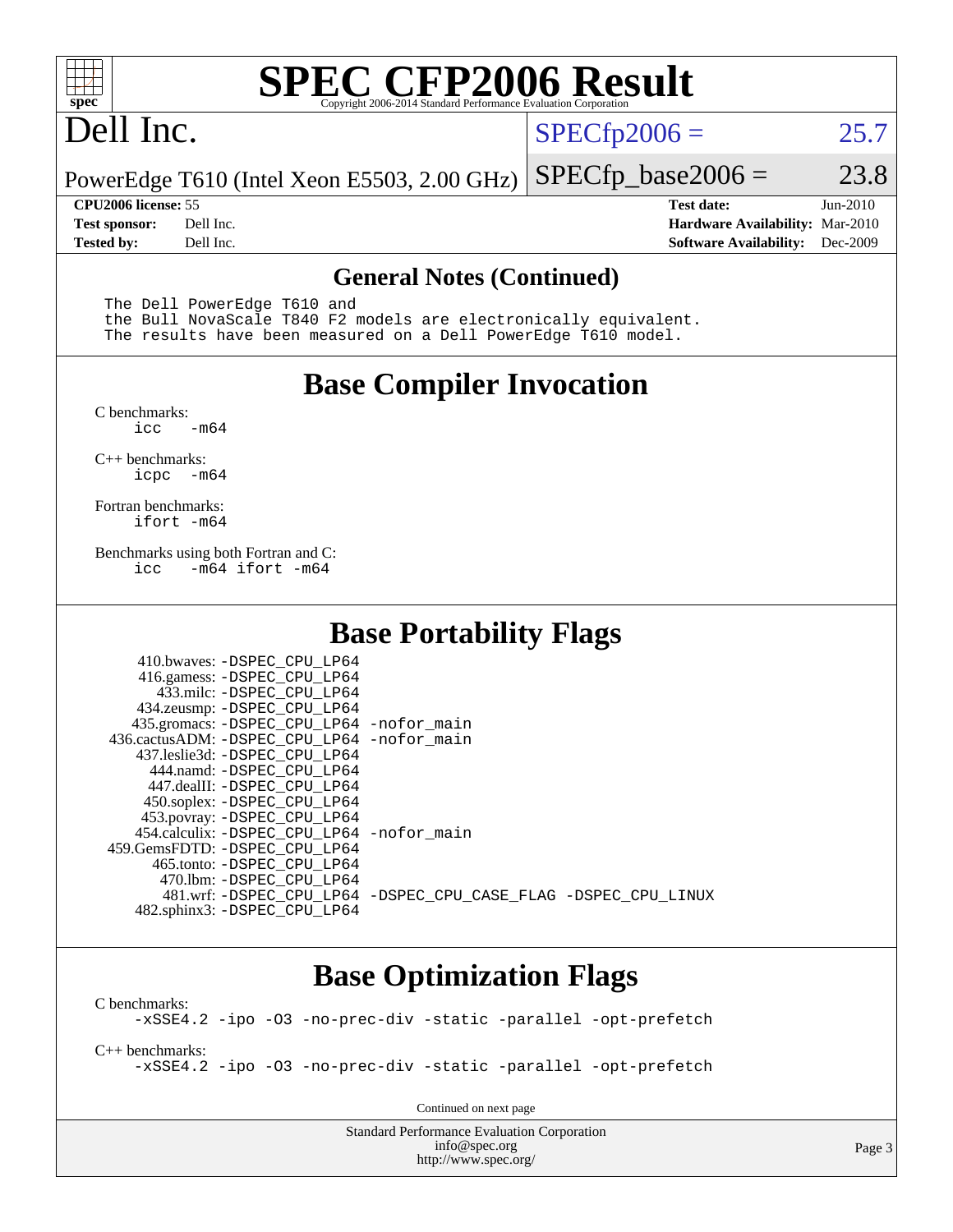

# **[SPEC CFP2006 Result](http://www.spec.org/auto/cpu2006/Docs/result-fields.html#SPECCFP2006Result)**

# Dell Inc.

 $SPECTp2006 = 25.7$ 

PowerEdge T610 (Intel Xeon E5503, 2.00 GHz)  $SPECTp\_base2006 = 23.8$ 

**[CPU2006 license:](http://www.spec.org/auto/cpu2006/Docs/result-fields.html#CPU2006license)** 55 **[Test date:](http://www.spec.org/auto/cpu2006/Docs/result-fields.html#Testdate)** Jun-2010 **[Test sponsor:](http://www.spec.org/auto/cpu2006/Docs/result-fields.html#Testsponsor)** Dell Inc. **[Hardware Availability:](http://www.spec.org/auto/cpu2006/Docs/result-fields.html#HardwareAvailability)** Mar-2010 **[Tested by:](http://www.spec.org/auto/cpu2006/Docs/result-fields.html#Testedby)** Dell Inc. **[Software Availability:](http://www.spec.org/auto/cpu2006/Docs/result-fields.html#SoftwareAvailability)** Dec-2009

# **[Base Optimization Flags \(Continued\)](http://www.spec.org/auto/cpu2006/Docs/result-fields.html#BaseOptimizationFlags)**

[Fortran benchmarks](http://www.spec.org/auto/cpu2006/Docs/result-fields.html#Fortranbenchmarks): [-xSSE4.2](http://www.spec.org/cpu2006/results/res2010q3/cpu2006-20100702-12136.flags.html#user_FCbase_f-xSSE42_f91528193cf0b216347adb8b939d4107) [-ipo](http://www.spec.org/cpu2006/results/res2010q3/cpu2006-20100702-12136.flags.html#user_FCbase_f-ipo) [-O3](http://www.spec.org/cpu2006/results/res2010q3/cpu2006-20100702-12136.flags.html#user_FCbase_f-O3) [-no-prec-div](http://www.spec.org/cpu2006/results/res2010q3/cpu2006-20100702-12136.flags.html#user_FCbase_f-no-prec-div) [-static](http://www.spec.org/cpu2006/results/res2010q3/cpu2006-20100702-12136.flags.html#user_FCbase_f-static) [-parallel](http://www.spec.org/cpu2006/results/res2010q3/cpu2006-20100702-12136.flags.html#user_FCbase_f-parallel) [-opt-prefetch](http://www.spec.org/cpu2006/results/res2010q3/cpu2006-20100702-12136.flags.html#user_FCbase_f-opt-prefetch)

[Benchmarks using both Fortran and C](http://www.spec.org/auto/cpu2006/Docs/result-fields.html#BenchmarksusingbothFortranandC): [-xSSE4.2](http://www.spec.org/cpu2006/results/res2010q3/cpu2006-20100702-12136.flags.html#user_CC_FCbase_f-xSSE42_f91528193cf0b216347adb8b939d4107) [-ipo](http://www.spec.org/cpu2006/results/res2010q3/cpu2006-20100702-12136.flags.html#user_CC_FCbase_f-ipo) [-O3](http://www.spec.org/cpu2006/results/res2010q3/cpu2006-20100702-12136.flags.html#user_CC_FCbase_f-O3) [-no-prec-div](http://www.spec.org/cpu2006/results/res2010q3/cpu2006-20100702-12136.flags.html#user_CC_FCbase_f-no-prec-div) [-static](http://www.spec.org/cpu2006/results/res2010q3/cpu2006-20100702-12136.flags.html#user_CC_FCbase_f-static) [-parallel](http://www.spec.org/cpu2006/results/res2010q3/cpu2006-20100702-12136.flags.html#user_CC_FCbase_f-parallel) [-opt-prefetch](http://www.spec.org/cpu2006/results/res2010q3/cpu2006-20100702-12136.flags.html#user_CC_FCbase_f-opt-prefetch)

**[Peak Compiler Invocation](http://www.spec.org/auto/cpu2006/Docs/result-fields.html#PeakCompilerInvocation)**

[C benchmarks](http://www.spec.org/auto/cpu2006/Docs/result-fields.html#Cbenchmarks):  $icc$   $-m64$ 

[C++ benchmarks:](http://www.spec.org/auto/cpu2006/Docs/result-fields.html#CXXbenchmarks) [icpc -m64](http://www.spec.org/cpu2006/results/res2010q3/cpu2006-20100702-12136.flags.html#user_CXXpeak_intel_icpc_64bit_bedb90c1146cab66620883ef4f41a67e)

[Fortran benchmarks](http://www.spec.org/auto/cpu2006/Docs/result-fields.html#Fortranbenchmarks): [ifort -m64](http://www.spec.org/cpu2006/results/res2010q3/cpu2006-20100702-12136.flags.html#user_FCpeak_intel_ifort_64bit_ee9d0fb25645d0210d97eb0527dcc06e)

[Benchmarks using both Fortran and C](http://www.spec.org/auto/cpu2006/Docs/result-fields.html#BenchmarksusingbothFortranandC): [icc -m64](http://www.spec.org/cpu2006/results/res2010q3/cpu2006-20100702-12136.flags.html#user_CC_FCpeak_intel_icc_64bit_0b7121f5ab7cfabee23d88897260401c) [ifort -m64](http://www.spec.org/cpu2006/results/res2010q3/cpu2006-20100702-12136.flags.html#user_CC_FCpeak_intel_ifort_64bit_ee9d0fb25645d0210d97eb0527dcc06e)

## **[Peak Portability Flags](http://www.spec.org/auto/cpu2006/Docs/result-fields.html#PeakPortabilityFlags)**

Same as Base Portability Flags

## **[Peak Optimization Flags](http://www.spec.org/auto/cpu2006/Docs/result-fields.html#PeakOptimizationFlags)**

[C benchmarks](http://www.spec.org/auto/cpu2006/Docs/result-fields.html#Cbenchmarks):

 $433 \text{.}$ milc:  $-xSSE4$ .  $2(pass 2)$  - $prof-gen(pass 1)$  - $ipo(pass 2)$  [-O3](http://www.spec.org/cpu2006/results/res2010q3/cpu2006-20100702-12136.flags.html#user_peakPASS2_CFLAGSPASS2_LDFLAGS433_milc_f-O3) $(pass 2)$ [-no-prec-div](http://www.spec.org/cpu2006/results/res2010q3/cpu2006-20100702-12136.flags.html#user_peakPASS2_CFLAGSPASS2_LDFLAGS433_milc_f-no-prec-div)(pass 2) [-static](http://www.spec.org/cpu2006/results/res2010q3/cpu2006-20100702-12136.flags.html#user_peakPASS2_CFLAGSPASS2_LDFLAGS433_milc_f-static)(pass 2) [-prof-use](http://www.spec.org/cpu2006/results/res2010q3/cpu2006-20100702-12136.flags.html#user_peakPASS2_CFLAGSPASS2_LDFLAGS433_milc_prof_use_bccf7792157ff70d64e32fe3e1250b55)(pass 2) [-ansi-alias](http://www.spec.org/cpu2006/results/res2010q3/cpu2006-20100702-12136.flags.html#user_peakOPTIMIZE433_milc_f-ansi-alias)

 $470$ .lbm: basepeak = yes

 482.sphinx3: [-xSSE4.2](http://www.spec.org/cpu2006/results/res2010q3/cpu2006-20100702-12136.flags.html#user_peakOPTIMIZE482_sphinx3_f-xSSE42_f91528193cf0b216347adb8b939d4107) [-ipo](http://www.spec.org/cpu2006/results/res2010q3/cpu2006-20100702-12136.flags.html#user_peakOPTIMIZE482_sphinx3_f-ipo) [-O3](http://www.spec.org/cpu2006/results/res2010q3/cpu2006-20100702-12136.flags.html#user_peakOPTIMIZE482_sphinx3_f-O3) [-no-prec-div](http://www.spec.org/cpu2006/results/res2010q3/cpu2006-20100702-12136.flags.html#user_peakOPTIMIZE482_sphinx3_f-no-prec-div) [-static](http://www.spec.org/cpu2006/results/res2010q3/cpu2006-20100702-12136.flags.html#user_peakOPTIMIZE482_sphinx3_f-static) [-auto-ilp32](http://www.spec.org/cpu2006/results/res2010q3/cpu2006-20100702-12136.flags.html#user_peakCOPTIMIZE482_sphinx3_f-auto-ilp32) [-unroll2](http://www.spec.org/cpu2006/results/res2010q3/cpu2006-20100702-12136.flags.html#user_peakCOPTIMIZE482_sphinx3_f-unroll_784dae83bebfb236979b41d2422d7ec2)

[C++ benchmarks:](http://www.spec.org/auto/cpu2006/Docs/result-fields.html#CXXbenchmarks)

444.namd: basepeak = yes

 447.dealII: [-xSSE4.2](http://www.spec.org/cpu2006/results/res2010q3/cpu2006-20100702-12136.flags.html#user_peakPASS2_CXXFLAGSPASS2_LDFLAGS447_dealII_f-xSSE42_f91528193cf0b216347adb8b939d4107)(pass 2) [-prof-gen](http://www.spec.org/cpu2006/results/res2010q3/cpu2006-20100702-12136.flags.html#user_peakPASS1_CXXFLAGSPASS1_LDFLAGS447_dealII_prof_gen_e43856698f6ca7b7e442dfd80e94a8fc)(pass 1) [-ipo](http://www.spec.org/cpu2006/results/res2010q3/cpu2006-20100702-12136.flags.html#user_peakPASS2_CXXFLAGSPASS2_LDFLAGS447_dealII_f-ipo)(pass 2) [-O3](http://www.spec.org/cpu2006/results/res2010q3/cpu2006-20100702-12136.flags.html#user_peakPASS2_CXXFLAGSPASS2_LDFLAGS447_dealII_f-O3)(pass 2) [-no-prec-div](http://www.spec.org/cpu2006/results/res2010q3/cpu2006-20100702-12136.flags.html#user_peakPASS2_CXXFLAGSPASS2_LDFLAGS447_dealII_f-no-prec-div)(pass 2) [-static](http://www.spec.org/cpu2006/results/res2010q3/cpu2006-20100702-12136.flags.html#user_peakPASS2_CXXFLAGSPASS2_LDFLAGS447_dealII_f-static)(pass 2) [-prof-use](http://www.spec.org/cpu2006/results/res2010q3/cpu2006-20100702-12136.flags.html#user_peakPASS2_CXXFLAGSPASS2_LDFLAGS447_dealII_prof_use_bccf7792157ff70d64e32fe3e1250b55)(pass 2) [-unroll2](http://www.spec.org/cpu2006/results/res2010q3/cpu2006-20100702-12136.flags.html#user_peakOPTIMIZE447_dealII_f-unroll_784dae83bebfb236979b41d2422d7ec2) [-ansi-alias](http://www.spec.org/cpu2006/results/res2010q3/cpu2006-20100702-12136.flags.html#user_peakOPTIMIZE447_dealII_f-ansi-alias) [-scalar-rep-](http://www.spec.org/cpu2006/results/res2010q3/cpu2006-20100702-12136.flags.html#user_peakOPTIMIZE447_dealII_f-disablescalarrep_abbcad04450fb118e4809c81d83c8a1d) [-auto-ilp32](http://www.spec.org/cpu2006/results/res2010q3/cpu2006-20100702-12136.flags.html#user_peakCXXOPTIMIZE447_dealII_f-auto-ilp32)

Continued on next page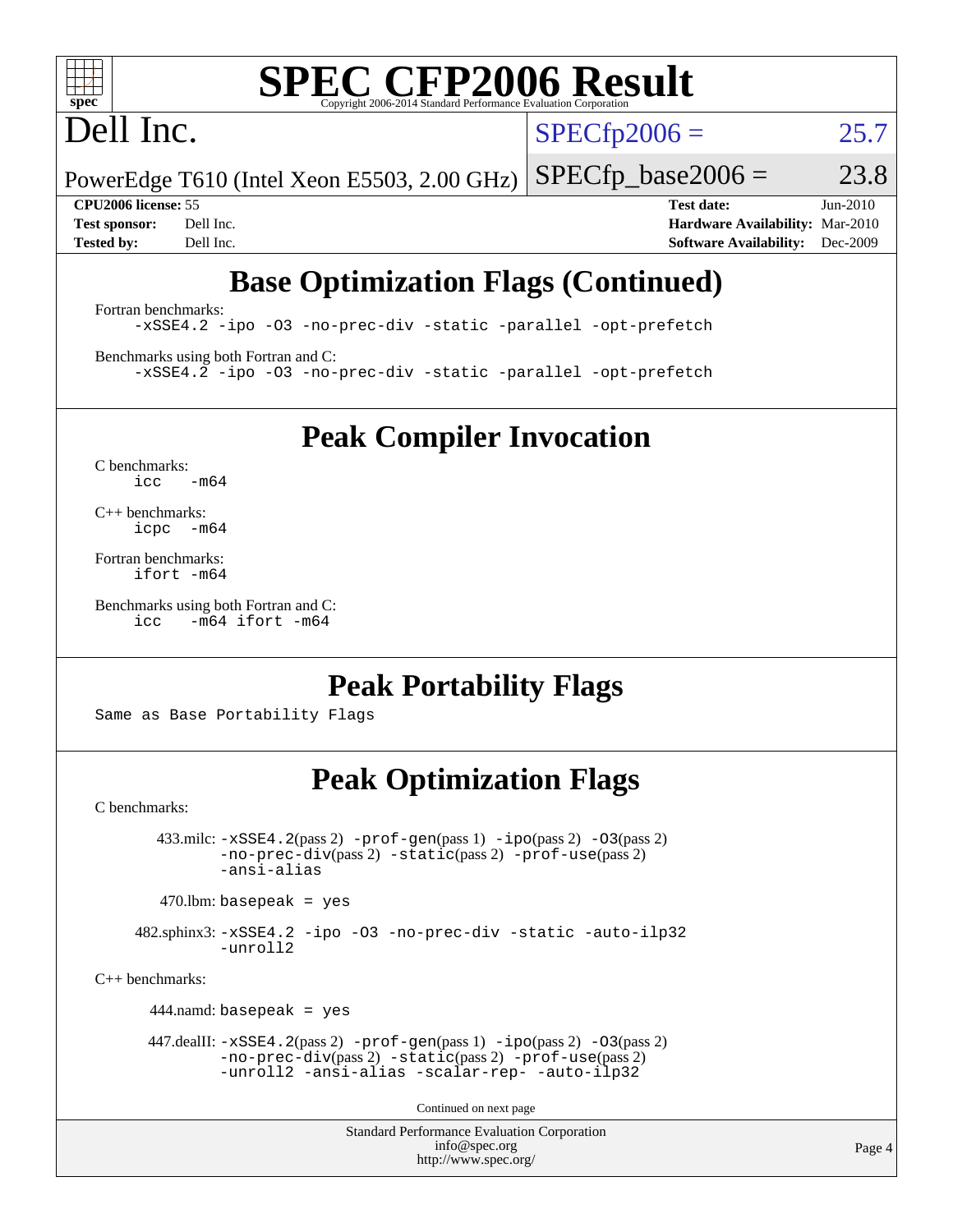

# **[SPEC CFP2006 Result](http://www.spec.org/auto/cpu2006/Docs/result-fields.html#SPECCFP2006Result)**

 $SPECfp2006 = 25.7$  $SPECfp2006 = 25.7$ 

PowerEdge T610 (Intel Xeon E5503, 2.00 GHz)  $SPECTp\_base2006 = 23.8$ 

Dell Inc.

**[CPU2006 license:](http://www.spec.org/auto/cpu2006/Docs/result-fields.html#CPU2006license)** 55 **[Test date:](http://www.spec.org/auto/cpu2006/Docs/result-fields.html#Testdate)** Jun-2010 **[Test sponsor:](http://www.spec.org/auto/cpu2006/Docs/result-fields.html#Testsponsor)** Dell Inc. **[Hardware Availability:](http://www.spec.org/auto/cpu2006/Docs/result-fields.html#HardwareAvailability)** Mar-2010 **[Tested by:](http://www.spec.org/auto/cpu2006/Docs/result-fields.html#Testedby)** Dell Inc. **[Software Availability:](http://www.spec.org/auto/cpu2006/Docs/result-fields.html#SoftwareAvailability)** Dec-2009

# **[Peak Optimization Flags \(Continued\)](http://www.spec.org/auto/cpu2006/Docs/result-fields.html#PeakOptimizationFlags)**

| 450.soplex: -xSSE4.2(pass 2) -prof-gen(pass 1) -ipo(pass 2) -03(pass 2)<br>$-no-prec-div(pass 2) -static(pass 2) -prot-use(pass 2)$<br>-opt-malloc-options=3 -auto-ilp32                         |  |
|--------------------------------------------------------------------------------------------------------------------------------------------------------------------------------------------------|--|
| $453.$ povray: $-xSSE4.2(pass2)$ -prof-gen $(pass1)$ -ipo $(pass2)$ -03 $(pass2)$<br>-no-prec-div(pass 2) -static(pass 2) -prof-use(pass 2)<br>-unroll4 -ansi-alias                              |  |
| Fortran benchmarks:                                                                                                                                                                              |  |
| 410.bwaves: -xSSE4.2 -ipo -03 -no-prec-div -static -opt-prefetch<br>-parallel                                                                                                                    |  |
| 416.gamess: $-xSSE4$ . 2(pass 2) $-prof-gen(pass 1) -ipo(pass 2) -O3(pass 2)$<br>-no-prec-div(pass 2) -static(pass 2) -prof-use(pass 2)<br>-unroll2 -Ob0 -ansi-alias -scalar-rep-                |  |
| $434$ .zeusmp: basepeak = yes                                                                                                                                                                    |  |
| $437$ .leslie3d: basepeak = yes                                                                                                                                                                  |  |
| 459.GemsFDTD: -xSSE4.2(pass 2) -prof-gen(pass 1) -ipo(pass 2) -03(pass 2)<br>-no-prec-div(pass 2) -static(pass 2) -prof-use(pass 2)<br>-unroll2 -0b0 -opt-prefetch -parallel                     |  |
| $465$ .tonto: $-xSSE4$ . 2(pass 2) $-prof-gen(pass 1) -ipo(pass 2) -03(pass 2)$<br>-no-prec-div(pass 2) -static(pass 2) -prof-use(pass 2)<br>-inline-calloc -opt-malloc-options=3 -auto -unroll4 |  |
| Benchmarks using both Fortran and C:                                                                                                                                                             |  |
| $435$ .gromacs: $-xSSE4$ . 2(pass 2) $-prof-gen(pass 1) -ipo(pass 2) -03(pass 2)$<br>-no-prec-div(pass 2) -static(pass 2) -prof-use(pass 2)<br>-opt-prefetch -auto-ilp32                         |  |
| $436.cactusADM: -xSSE4.2(pass 2) -prof-gen(pass 1) -ipo(pass 2) -03(pass 2)$<br>$-no-prec-div(pass 2) -static(pass 2) -prof-use(pass 2)$<br>-unroll2 -opt-prefetch -parallel -auto-ilp32         |  |
| 454.calculix: -xSSE4.2 -ipo -03 -no-prec-div -static -auto-ilp32                                                                                                                                 |  |
| 481.wrf: Same as 454.calculix                                                                                                                                                                    |  |
| The flags file that was used to format this result can be browsed at                                                                                                                             |  |
| http://www.spec.org/cpu2006/flags/Intel-icl1.1-linux64-revE.20100330.html                                                                                                                        |  |
| You can also download the XML flags source by saving the following link:<br>http://www.spec.org/cpu2006/flags/Intel-icll.1-linux64-revE.20100330.xml                                             |  |
|                                                                                                                                                                                                  |  |